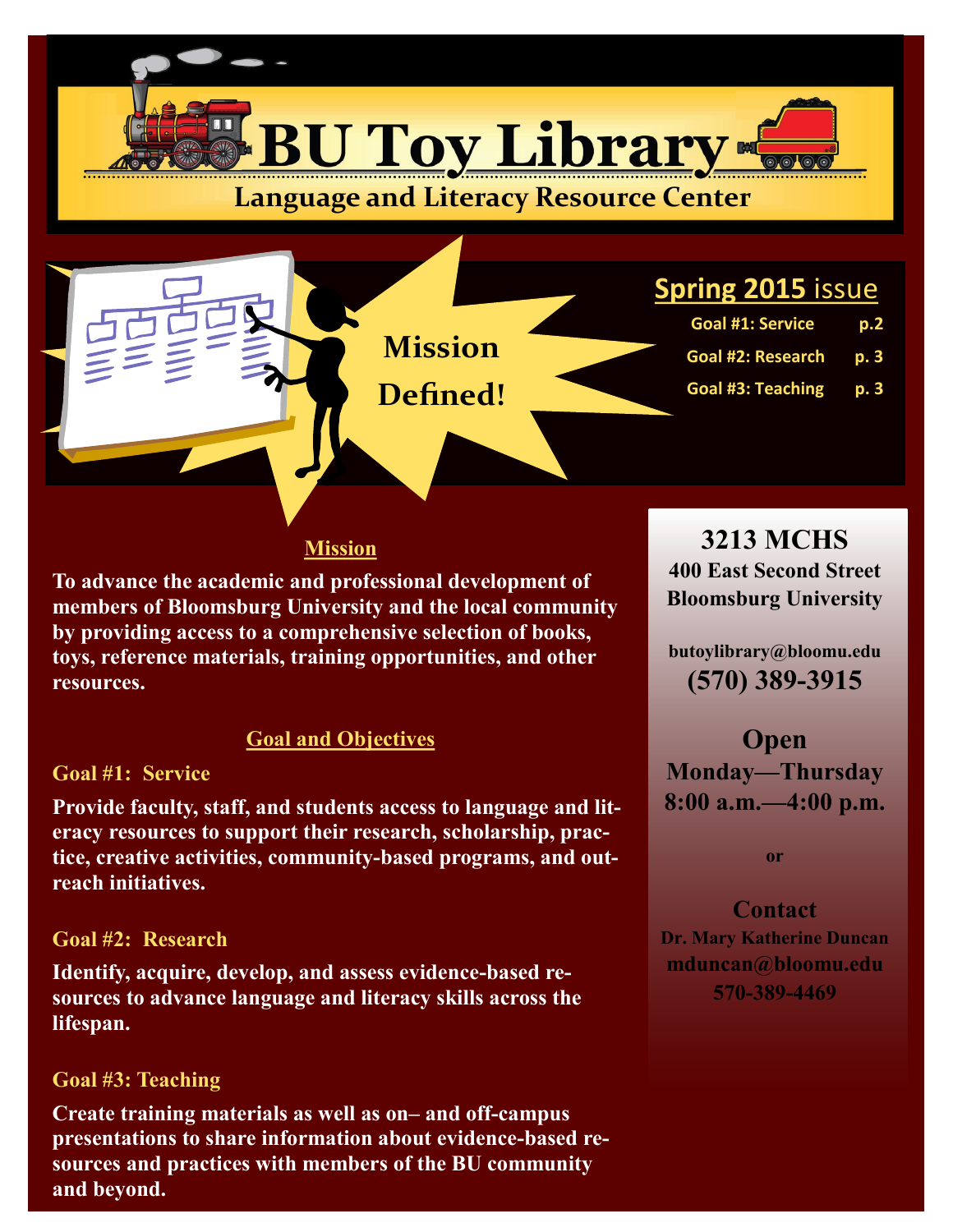# **Goal #1: Service**

**With funding from a 2014-15 National Honor Society of Phi Kappa Phi Literacy Award, Dr. Mary Katherine Duncan, Dr. Jennifer Johnson, and a team of dedicated undergraduate students led by Laurie Ganey (psychology major) completed three projects for Handmade Literacy for Our Hometown while vastly expanding the BU Toy Library's die cut center.** 

#### **Journals**

**We crafted two dozen journals for Jared Boxes that were delivered to the Janet Weis Children's Hospital. The journals provide seriously ill children and youth a place to record their thoughts, feelings, and selfdiscoveries in both words and pictures.**





#### **Memory Books**

**In collaboration with 16 elementary and middle school students who were enrolled in an afterschool service club, we fashioned 20 memory books for new mothers and mothers-to-be who receive services at Your Loving Choices. The scrapbooks provide new parents a place to record memories of their newborn babies' first year of life through hand-written notes and photographs.**

## **Lifebooks**

**We created a dozen Life Books for children and youth in foster care. These scrapbooks provide a place for boys and girls to record places where they have lived, people who have loved them, people whom they have loved, favorite memories, wishes, and friends.**





## **Doing Good: Bloomsburg**

**This full-color booklet lists and describes many of the opportunities for our youngest citizens to participate in volunteerism and community outreach in Bloomsburg, PA. With funding from the 2014-15 Phi Kappa Phi Literacy Award, we duplicated and distributed more than 500 copies of the guide. The booklet is also posted online at www.bloomu.edu/toy\_library.**